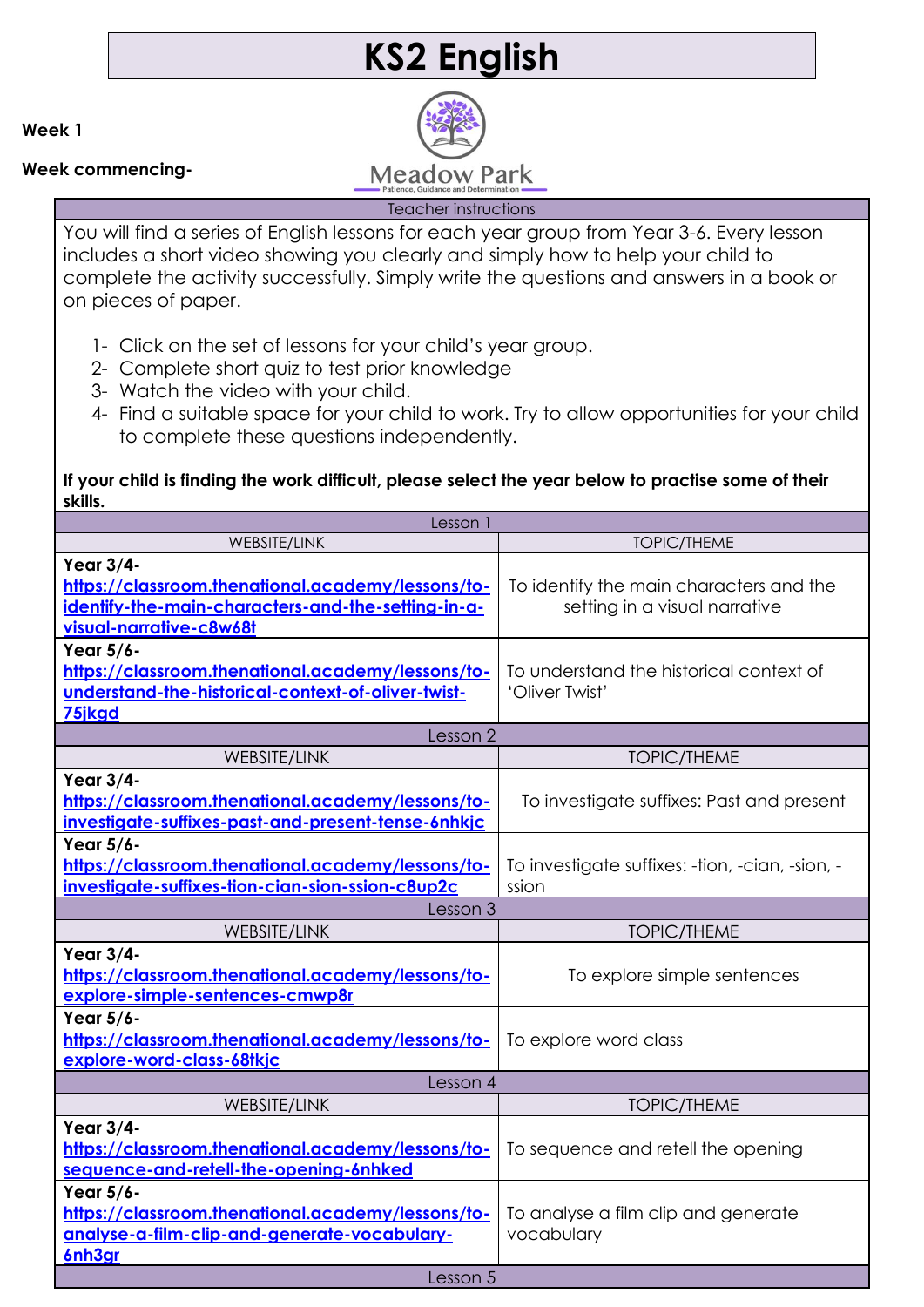| <b>WEBSITE/LINK</b>                               | <b>TOPIC/THEME</b>                       |
|---------------------------------------------------|------------------------------------------|
| Year 3/4-                                         |                                          |
| https://classroom.thenational.academy/lessons/to- | To develop a rich understanding of words |
| develop-a-rich-understanding-of-words-            | associated with night time               |
| associated-with-night-time-60r3gc                 |                                          |
| Year 5/6-                                         |                                          |
| https://classroom.thenational.academy/lessons/to- | To develop a rich understanding of words |
| develop-a-rich-understanding-of-words-            | associated with meals                    |
| associated-with-meals-6mw68d                      |                                          |

### **Week 2**

## **Week commencing-**

#### Teacher instructions

You will find a series of English lessons for each year group from Year 3-6. Every lesson includes a short video showing you clearly and simply how to help your child to complete the activity successfully. Simply write the questions and answers in a book or on pieces of paper.

- 1- Click on the set of lessons for your child's year group.
- 2- Complete short quiz to test prior knowledge
- 3- Watch the video with your child.
- 4- Find a suitable space for your child to work. Try to allow opportunities for your child to complete these questions independently.

### **If your child is finding the work difficult, please select the year below to practise some of their skills.**

| Lesson 1                                                                                                                                                      |                                                                                             |  |
|---------------------------------------------------------------------------------------------------------------------------------------------------------------|---------------------------------------------------------------------------------------------|--|
| <b>WEBSITE/LINK</b>                                                                                                                                           | <b>TOPIC/THEME</b>                                                                          |  |
| Year 3/4-<br>https://classroom.thenational.academy/lessons/to-<br>generate-vocabulary-for-character-description-                                              | To generate vocabulary for character<br>description                                         |  |
| <b>6rtkct</b>                                                                                                                                                 |                                                                                             |  |
| Year 5/6-<br>https://classroom.thenational.academy/lessons/to-<br>plan-the-first-part-of-an-opening-scene-60rkit                                              | To plan the first part of the opening<br>scene                                              |  |
| Lesson 2                                                                                                                                                      |                                                                                             |  |
| <b>WEBSITE/LINK</b>                                                                                                                                           | <b>TOPIC/THEME</b>                                                                          |  |
| Year 3/4-<br>https://classroom.thenational.academy/lessons/to-<br>practise-and-apply-knowledge-of-suffixes-past-<br>and-present-tense-including-a-test-61h3ce | To practise and apply knowledge of<br>suffixes: Past and present tense, including<br>a test |  |
| Year 5/6-<br>https://classroom.thenational.academy/lessons/to-<br>practise-and-apply-knowledge-of-suffixes-tion-<br>cian-sion-ssion-6ngp4c                    | To practise and apply knowledge of<br>suffixes: -tion, -cian, -sion, -ssion                 |  |
| Lesson 3                                                                                                                                                      |                                                                                             |  |
| <b>WEBSITE/LINK</b>                                                                                                                                           | <b>TOPIC/THEME</b>                                                                          |  |
| Year 3/4-<br>https://classroom.thenational.academy/lessons/to-<br>analyse-the-opening-scene-70u36t                                                            | To analyse the opening scene                                                                |  |
| Year 5/6-<br>https://classroom.thenational.academy/lessons/to-<br>write-the-first-part-of-the-opening-74w38r                                                  | To write the first part of the opening                                                      |  |
| Lesson 4                                                                                                                                                      |                                                                                             |  |
| <b>WEBSITE/LINK</b>                                                                                                                                           | <b>TOPIC/THEME</b>                                                                          |  |